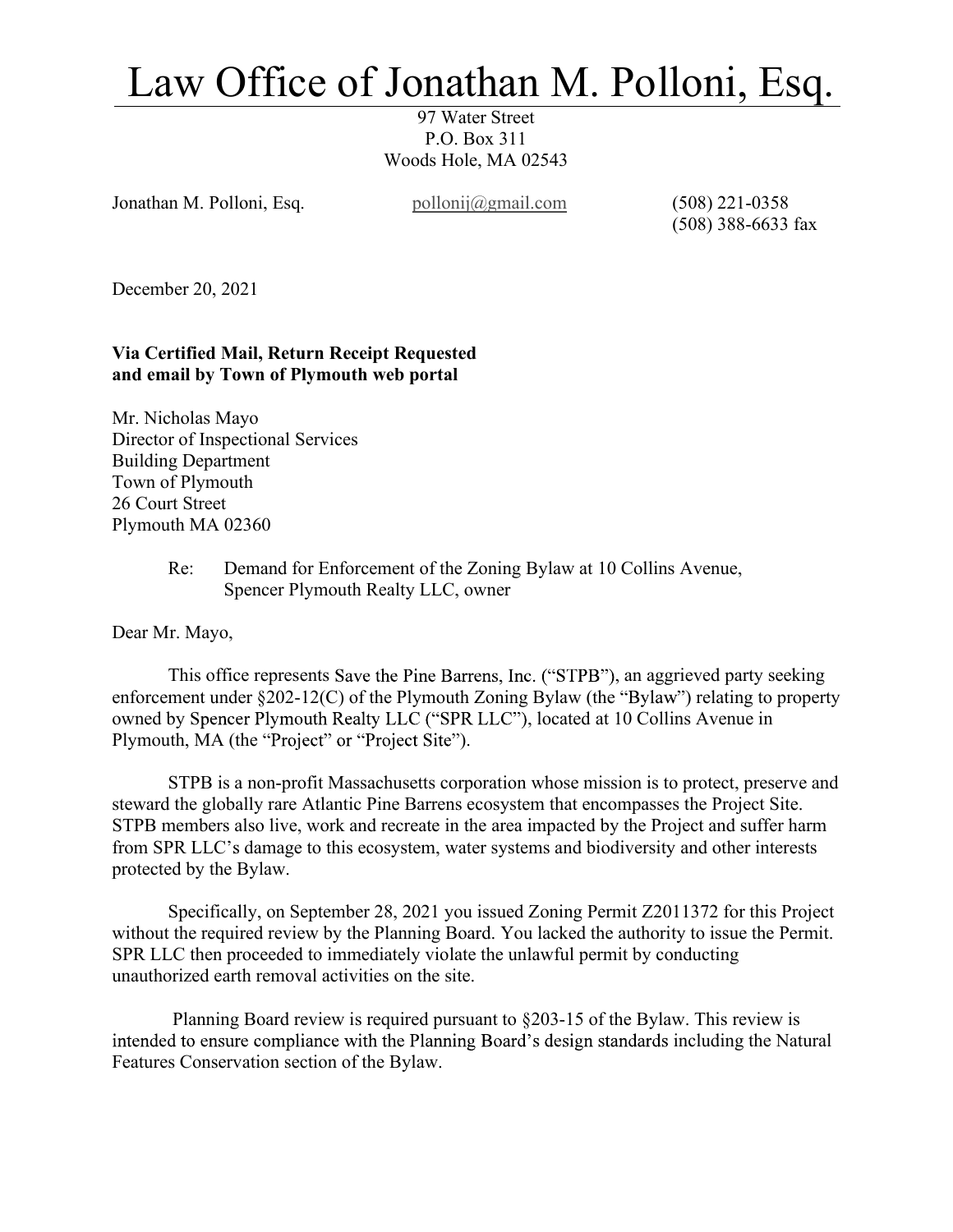Nick Mayo, Building Commissioner December 20, 2021 Page 2

At a minimum, Planning Board review would ascertain compliance with the following design standards:

1. determine maximum depth of excavation

2. ensure a revegetation plan

3. require excavation abutting an R-20 SL to include 100-foot vegetated buffer, unless varied by special permit

The Bylaw defines Light Industrial as an allowed right, so long as "fully enclosed within Building with maximum 0.25 FAR."

Planning Board review is required of all "Development Plans and other plans for all Building and Zoning Permit applications and plans filed with the Building Commissioner, except as noted below, for the purpose of assuring that the proposal complies with the Planning Board Design Guidelines."

 The only exceptions from Planning Board review are: 1) where a required Special Permit or Variance has already been obtained; 2) a proposed Single- or Two-Family Dwelling, including new construction, alteration and addition; or 3) Signs. The Project does not fall within any of these three exceptions. Therefore, Planning Board review was required prior your issuance of the Zoning Permit to clear the lot.

 Furthermore, the Planning Board reviews an application for compliance with the Zoning Bylaw. This is compounded by  $\S203-2^1$ . This section specifically empowers the Planning Board to review applications for earth removal. The Planning Board is to consider whether a special permit is required and advise the Building Commissioner of their opinion. Earth removal is also subject to an earth removal permit from the Zoning Board of Appeals.

 The minimum safeguards and conditions applicable to 203-15 review are described in  $203-2(C)(4)$ , as follows:

i. Except for earth removal related to one and two-family dwellings, the maximum depth of the excavation shall be no closer than ten feet above the highest historical groundwater level, except for excavations associated with cranberry cultivation for the purposes of constructing cranberry bogs, irrigation ponds, tailwater ponds, flowage canals, and other like facilities typically associated with cranberry cultivation which may be closer to the water table.

ii. A revegetation plan prepared by a professional Landscape Architect or an equivalent qualified professional shall be submitted to and approved by the permit granting authority (the Building Commissioner for Zoning Permits in Section 3

and the Zoning Board of Appeals for Special Permits in Section 4). The plan shall<br>1 "All earth removal operations included in Section 3 of this section are subject to Site Plan Review per Section 203- $15." \underline{\$203-2(C)(4).}$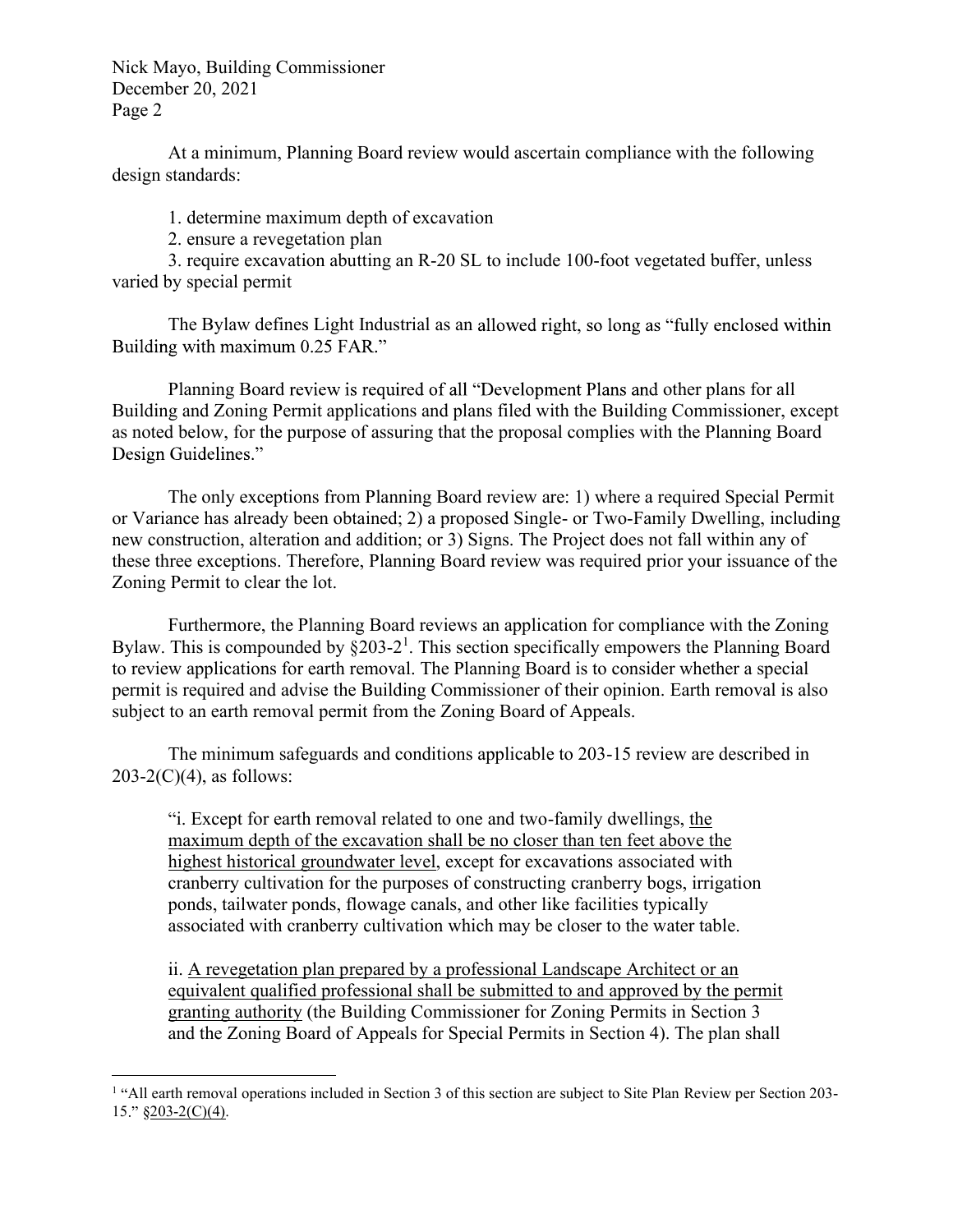Nick Mayo, Building Commissioner December 20, 2021 Page 3

> include Native Vegetation (trees, shrubs and grasses) planted at a density similar to the surrounding areas.

iii. Overburden shall be stripped with topsoil and subsoil stored separately on site, and seeded to prevent erosion for use in the restoration of the site.

iv. A minimum of six inches of topsoil shall be placed on areas designated to be restored to a natural state (side slopes, open space and areas that are not to be otherwise improved). This minimum depth of topsoil shall be increased to 12 inches in the Aquifer Protection District Zone II.

v. All areas of excavation and access ways to earth removal operations shall be clearly marked with legally posted no trespassing signs. Areas of steep slope or grade, as judged by the permit granting authority (the Building Commissioner for Zoning Permits in Section 3 and the Zoning Board of Appeals for Special Permits in Section 4), shall additionally be fenced and clearly marked "DANGER-KEEP OUT every 150 feet.

vi. Excavation or depositing of excavated material shall not be made within 50 feet of any lot line and no excavation depth of greater than 15 feet shall be made within 100 feet of any lot line. For excavation sites in or directly abutting the RR, R40, R25, R-20SL and R-20MF, excavation shall not occur within 200 feet of the project's property lines which shall include a 100 foot vegetated natural buffer. The Board of Appeals may reduce these requirements by Special Permit..."

 $§240-2(C)(4).$ 

Your issuance of the Zoning Permit and the work done by SPR LLC has negated the ability of the Planning Board to undertake the review required by  $\delta$  205-13. It is now impossible for the Project to comply with the above design standards due to the fact that trees, topsoil, vegetation and earth have been removed from the site and the topography has been altered.

STPB requests that you issue an immediate cease and desist until appropriate enforcement has been taken including but not limited to:

- a. SPR LLC to provide documentation of the number of trees removed during site clearing;
- b. SPR LLC to provide documentation of the alteration of topography, volume of earth removed, depth of excavation; and
- c. c. SPR LLC to undertake mitigation, including but not limited to establishing 100 ft buffer zone to R-20 SL.